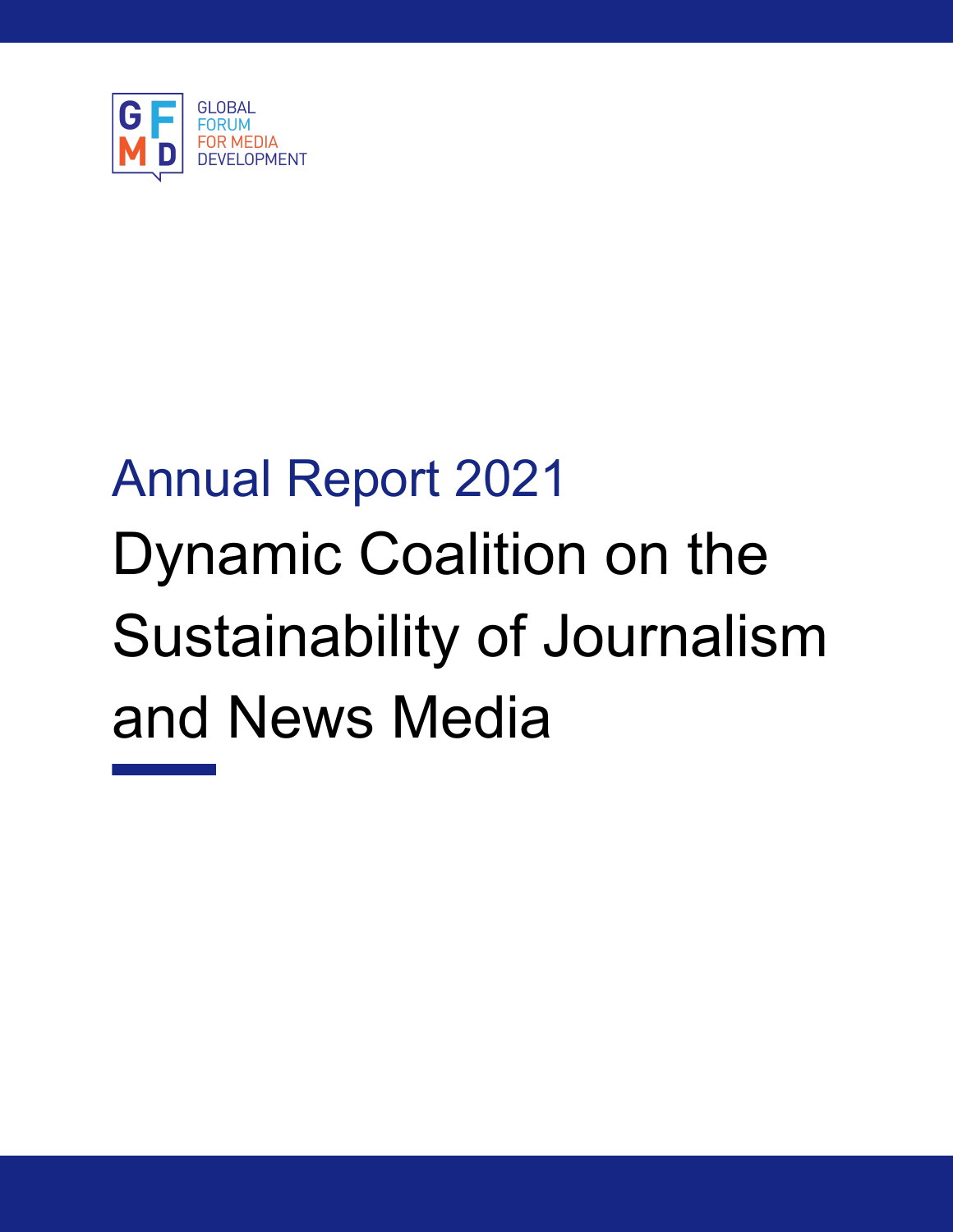## **1. Background info about the DC**

Established in April 2019 the Dynamic Coalition on the Sustainability of Journalism and News Media (DC-Sustainability) is a multi-stakeholder initiative formally operating within the IGF that is meant to be a hub for the journalism, news media, press freedom, journalism support, and media development communities to engage with important Internet governance and digital policy matters.

The DC-Sustainability arose as a key recommendation in our 2018 issue paper, and it specifically identified the sustainability of journalism and news media in the digital age as an area that urgently requires greater policy support. In the two years since it was launched, the Hub has evolved into a lively platform for conversations about media sustainability and with its global membership, the Hub has become a valuable space to collectively evaluate national-level opportunities and barriers to different solutions currently being explored by governments, advocacy organizations, and by newsrooms as they independently look to diversify income streams.

More information is available at: <https://groups.io/g/dc-sustainability>

## **2. Activities conducted in the past year**

#### **Activities within the IGF**

During 2021 Internet Governance Forum which took place in December in Katowice, Poland, the Dynamic Coalition on the Sustainability of Journalism and News Media (DC-Sustainability) hosted a panel on Trust Initiatives as the Future of News Media Sustainability<sup>1</sup>. Chaired in-person by Dr Courtney Radsch, GFMD's Tech Policy Advisor, and online by Daniel O'Maley of CIMA, the panel brought together members of the coalition to discuss the progress, effectiveness and interoperability of some of the leading journalism trust initiatives. Among the speakers were Guilherme Canela De Souza Godoi, Chief of Freedom of Expression and Safety of Journalists Section at UNESCO; Jason Lambert, Senior Director of Media Business at Internews; Olaf Steenfadt, Head of the Journalism Trust Initiative (JTI) at Reporters without Borders and Claire Wardle, US Director of First Draft News.

Radsch also participated as a speaker at the session organized by the Dynamic Coalition on Internet Universality ROAM-X Indicators (IUIs) at IGF 2021, which aimed to engage with all countries and all stakeholders worldwide to promote free, open and accessible Internet for all

<sup>&</sup>lt;sup>1</sup> The session report can be read [here.](https://gfmd.info/trust-initiatives-as-the-future-of-news-media-sustainability/) The video recording of the session is available through  $IGF's$ [Youtube](https://www.youtube.com/watch?v=RAnaoYhm5jI) channel.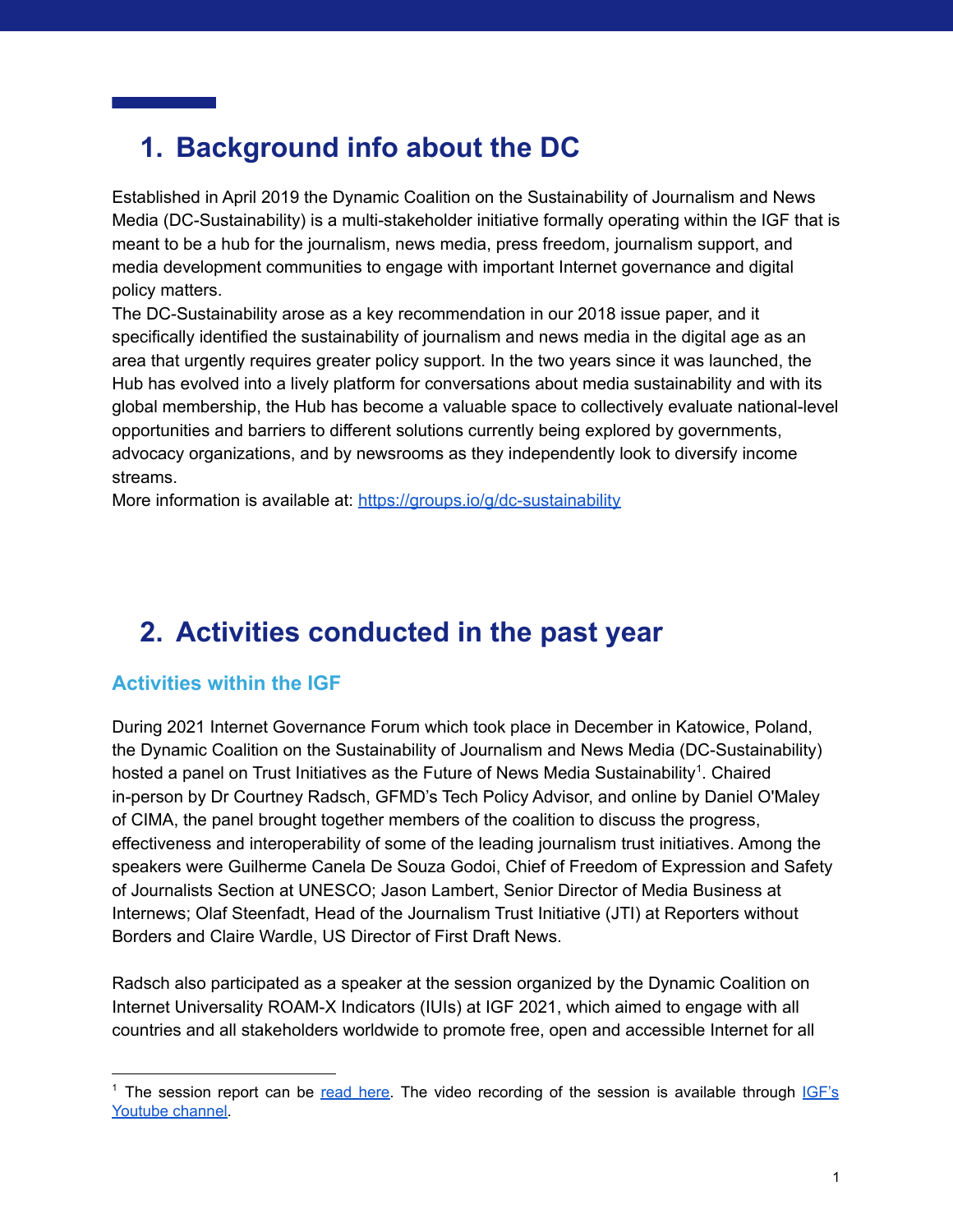and provide a space for multi-stakeholder dialogue and collaboration through the new Dynamic Coalition on IUIs.

### **Activities beyond the IGF**

#### **DC-Sustainability coalition session at the WPFD conference 2021**

As part of this year´s UNESCO's World Press Freedom Day Conference, the DC-Sustainability coalition hosted a workshop to strategise the ongoing work of the coalition and discuss the links between media sustainability and digital policy decisions, with input from DC members representing Australia and the Pacific, Africa, Latin America and the Caribbean, the EU, and South Eastern Europe. Read the entire report here:

<https://gfmd.info/dc-sustainability-coalition-session-at-the-wpfd-conference-2021/>

#### **Outputs produced and/or research/studies conducted**

GFMD's Executive Director Mira Milosevic was invited by the Open Internet for Democracy Initiative – with which we collaborate closely given that it is a project of CIMA, CIPE, and NDI – to contribute to their publication "The Internet In 2030: Digital Rights Experts on the Decade Ahead.", available here:

<https://openinternet.global/news/internet-2030-digital-rights-experts-decade-ahead>

## **3. Updates on internal processes**

The GFMD-coordinated mailing list of the Dynamic Coalition on the Sustainability of Journalism and News Media (DC-Sustainability) is an active hub for discussion on the links between Internet governance and media sustainability.The group currently has 250 members. During 2021 there were around 160 updates sent to the mailing list, many of which sparked active discussion between members, creating more than 20 email threads. The most significant of these were one in response to an article about the Google News Showcase and the partnerships that Google has developed with publishers in many countries, and another on the attempt of the Korean government to pass a law on "fake news".

One of the group's core members, Corinne Podger, wrote a short [guest](https://gfmd.info/the-dynamic-coalition-hub-for-public-interest-journalism-research-and-insights/) post for the GFMD website summarizing the key topics discussed over the mailing list:

> ● In March 2021, DC-Sustainability members received links to resources on women's participation in journalism, as part of International Women's Day –